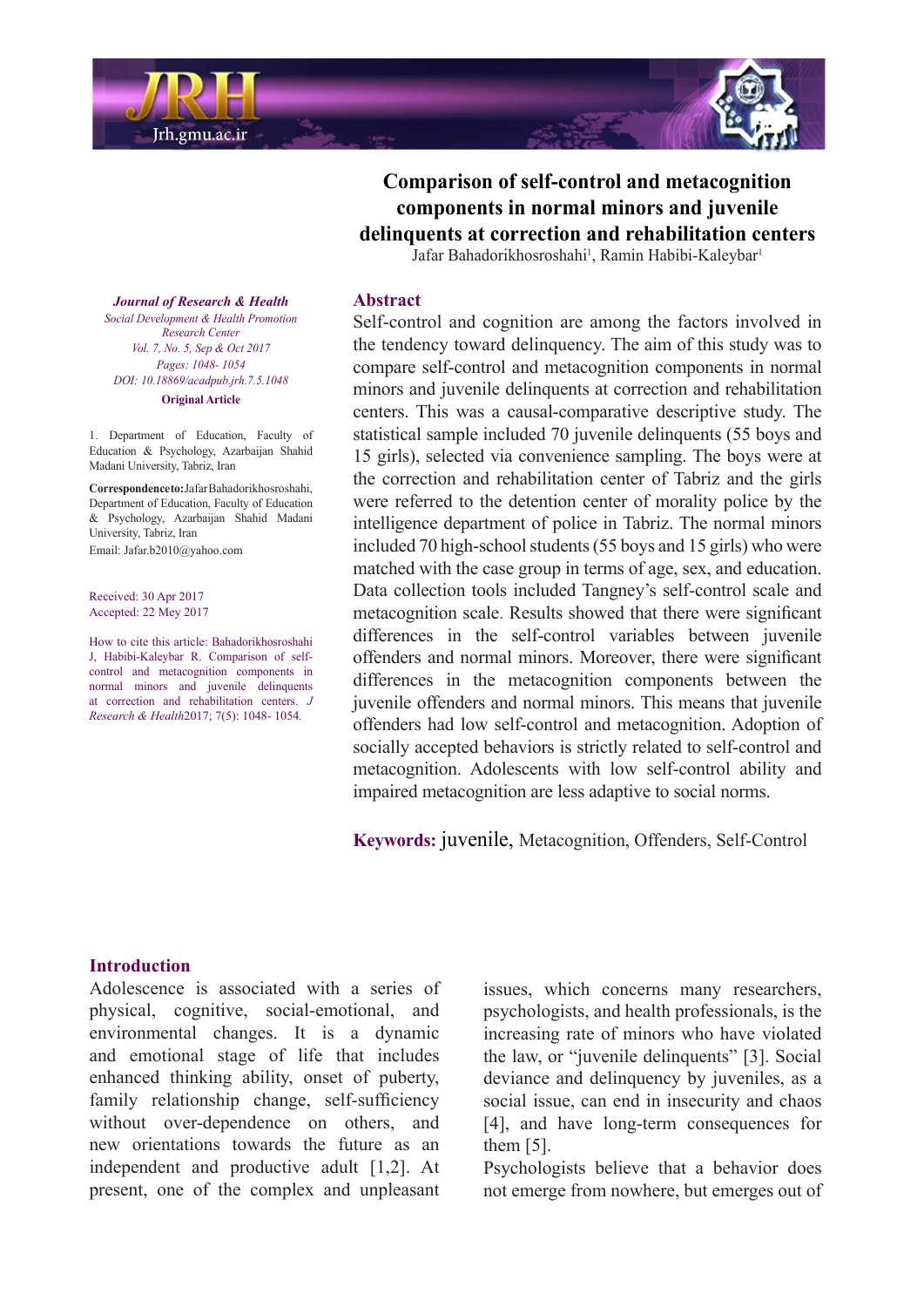many underlying causes. This fact applies also to juvenile misbehaviors. The cognitive control development through adolescence is a currently researched delinquency-related area [6]. In this regard, Gottfredson and Hirschi developed one of the major theories in criminology, namely " general theory of crime," used mostly to explain one's inclination towards crime and other problematic behaviors. This theory concentrates on self-control level, as a dominant and independent variable and the main determinant of misbehaviors and problematic behaviors [7]. Gottfredson and Hirschi define self-control as a series of mechanisms that control delinquency and similar behaviors [8]. Experimental studies have shown that self-control is significantly correlated with certain delinquency risk factors, such as peer relationship  $[9]$  and social bond elements  $[10]$ . Vera and Moon showed that poor self-control skill has a significant effect on different types of delinquent behaviors, such as alcoholism and substance abuse. They also showed that poor self-control increases the likelihood of delinguency behaviors  $[11]$ . Walthal et al.  $[12]$ found out that having self-control ability is like a psychological capacity, where high-quality adolescent-parent relationships may reduce anxiety, depression, and inclination to antisocial behaviors through interpersonal mechanisms. In this regard, Koolhof et al.  $[13]$  showed that low IQ juveniles committe more delinquent acts than higher IQ offenders; therefore, it seems that serious offenders possess greater self-control skill.

Metacognition is another important variable of juvenile delinquency. It is any kind of knowledge or cognitive process that involves assessment, supervision, or cognitive control [14]. Metacognition is one's knowledge about thinking process and learning activities, and ability to control them  $[15]$ . It seems that metacognitive aspects are very important risk factors of juvenile delinquency. This is because it can be disrupted by delinquency and may be strictly related to cognitive analyses of  $antisocial$  individuals. In effect, such people cannot put together all aspects of a particular

situation and predict the consequences of their misbehavior for themselves, others, family, and society [16].

Several researchers found out that affective and concrete thinking are developed in juvenile delinquents. For example, Gardner et al. [17] and Welch et al. [18] showed the presence of metacognitive problems in delinquents, and reported positive effects of metacognitive interventions on antisocial behaviors. Another study showed that impaired metacognitive components are among risk factors of antisocial behavior, which can be significantly corrected through metacognitive interventions [19].

Adolescence is a crucial period in the development of human personality. Potential problems and concerns of adolescents necessitate research on their risk factors. Among the most important objectives of this study was to fill the research gaps through gaining better understanding of delinquency risk factors, aiming to develop appropriate preventive programs. Given the high rate of juvenile delinquency and its direct relationship with self-control and metacognition, it should be considered in the analysis of results; therefore, this study aimed to compare normal minors and juvenile delinquents at correction and rehabilitation centers.

# **Method**

This was a causal-comparative descriptive study. The statistical population included all minors, aged 15-18 vears, in Tabriz, Iran in 2017. The participants included 70 juvenile delinquents  $(55$  boys and 15 girls), selected via convenience sampling. The boys were at the Correction and Rehabilitation Center of Tabriz and the girls were referred to the detention center of morality police by the intelligence department of police in Tabriz. The normal minors included 70 high-school students  $(55$  boys and  $15$  girls) who were matched with the case group in terms of age, sex, and education.

The following questionnaires were used to assess research variables: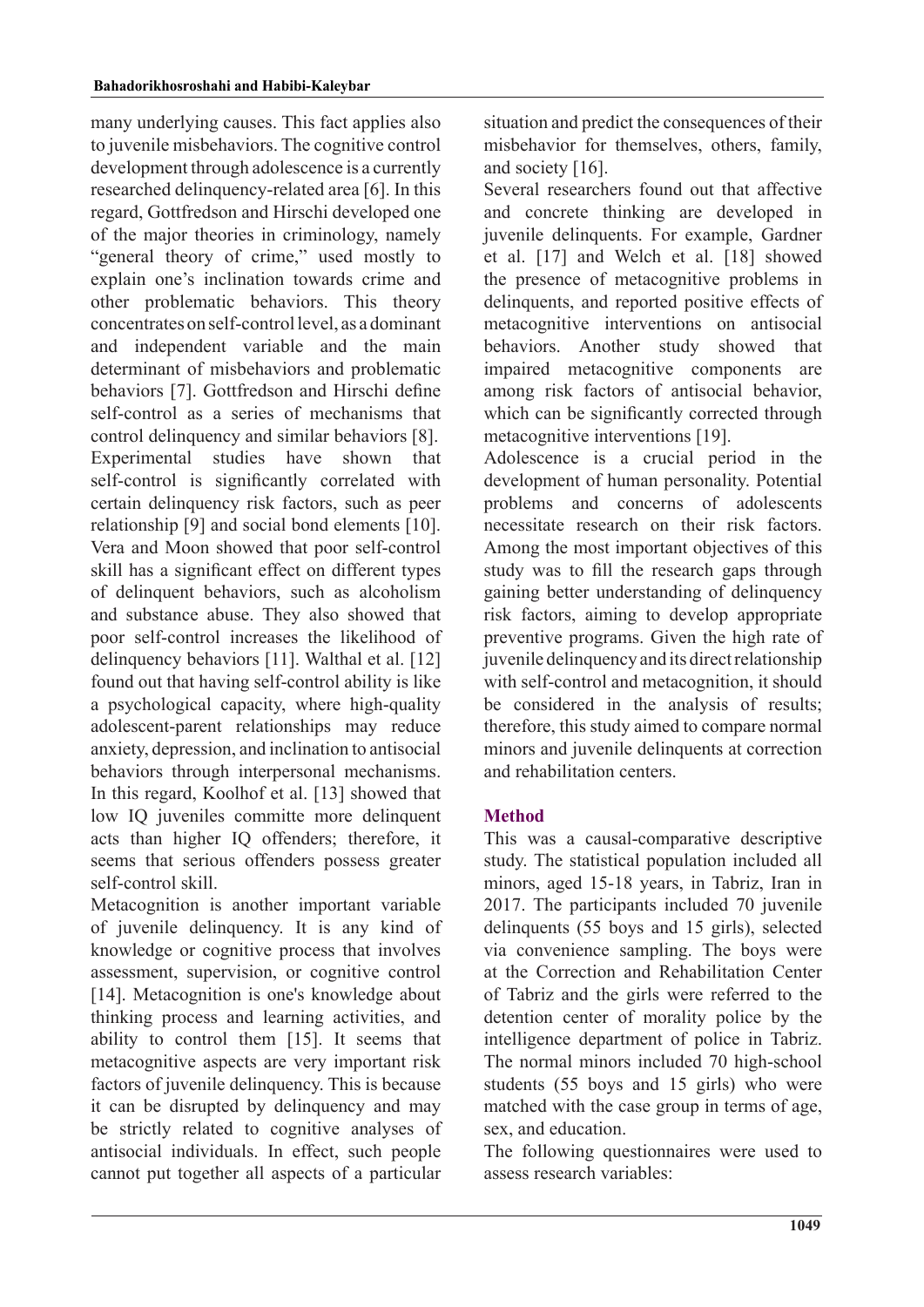control scale was developed by Tangney et al. Tangney's self-control scale: This 36-item selfin 2004. It is actually the modified version of its ancestors. The items are rated on a five-point Likert scale anchored by  $1$  ('Not at all like me'), 2 ('A little like me'), 3 (Neutral), 4 ('Mostly like me), and  $5$  ('Very much like me'). The minimum and maximum scores after summing all the responses are 36 and 180, respectively. Validity of the questionnaire was measured in two studies on two groups of Bachelor's students. The mean, standard deviation, and Cronbach's alpha were 114.48, 18.81, and  $0.89$  in the first group, and  $102.66$ ,  $18.19$ , and  $0.89$  in the second group, respectively. Internal consistency of the scale indicated its high reliability. The Cronbach's alpha for the total self-control scale was 89.0, indicating its high reliability [20].

Metacognition *Scale*: This scale was developed by Wells et al. [21] and comprised 30 self-report items to measure one's beliefs about own thinking. In this scale, items were rated on a 4-point Likert scale anchored by 1 ('do not agree') to  $4$  ('agree very much'). This scale includes five sub-scales, each comprising six items. The sub-scales include positive metacognitive beliefs about worry, negative metacognitive beliefs about worry, low cognitive performance, negative metacognitive beliefs about thoughts such as superstition, and cognitive self-consciousness. The internal consistency of overall scale is approximately 0.93. Moreover, correlation coefficient of the overall scale with the Penn State Worry Questionnaire (PSWQ) was reported to be 0.54. The retest validity coefficient of the overall scale (with a four-week interval) was reported as  $0.75$ ; in addition, the validity of sub-scales was reported on a range from  $0.59$  to  $0.87$  [21]. The multivariate analysis of variance (MANOVA) was used for data .analysis

# **Results**

Demographic findings showed that the greatest frequency of age was  $16$  years  $(44\%)$ . The mean age of delinquent boys/girls and that of normal boys/girls were  $16.4/16.3$  and 16.2/16.3, respectively. Moreover, the greatest frequency of education was the second year of high school  $(50.8\%)$ .

According to Table 1, the mean score of cognitive confidence was higher among juvenile delinquents than normal minors. In addition, the mean scores of positive beliefs, negative beliefs, cognitive awareness, need to control the thoughts, and self-control were lower in juvenile delinquents than normal minors.

The Box and Levene's tests were employed before utilization of the parametric-form of MANOVA to assess its presumptions. According to the Box's test, which was not significant for none of the variables, the homogeneity of variance-covariance matrices was accurately observed ( $p=0.59$ ,  $F=0.87$ , and BOX=  $13.85$ ). Since the Levene's test was not significant for all variables, the equality condition of variances was observed (Table 2). Therefore, the multivariate variance analysis was applicable.

| <b>Table 1</b> Mean scores and standard deviation of self-control variables and components |  |
|--------------------------------------------------------------------------------------------|--|
| of metacognition in juvenile delinquents and normal minors                                 |  |

| Variables                    | Juvenile delinquents | Normal minors |        |      |
|------------------------------|----------------------|---------------|--------|------|
|                              | М                    | <b>SD</b>     | М      | SD   |
| Cognitive confidence         |                      |               |        |      |
| Positive beliefs             | 14.33                | 2.43          | 11.98  | 2.78 |
|                              | 14.52                | 1.82          | 18.78  | 2.82 |
| Negative beliefs             | 15.91                | 2.85          | 19.20  | 3.03 |
| Cognitive awareness          | 14.60                | 2.29          | 18.68  | 3.10 |
|                              | 15.05                | 2.38          | 20.08  | 3.76 |
| Need to control the thoughts | 119.82               | 6.97          | 130.61 | 8.70 |
| Self-control                 |                      |               |        |      |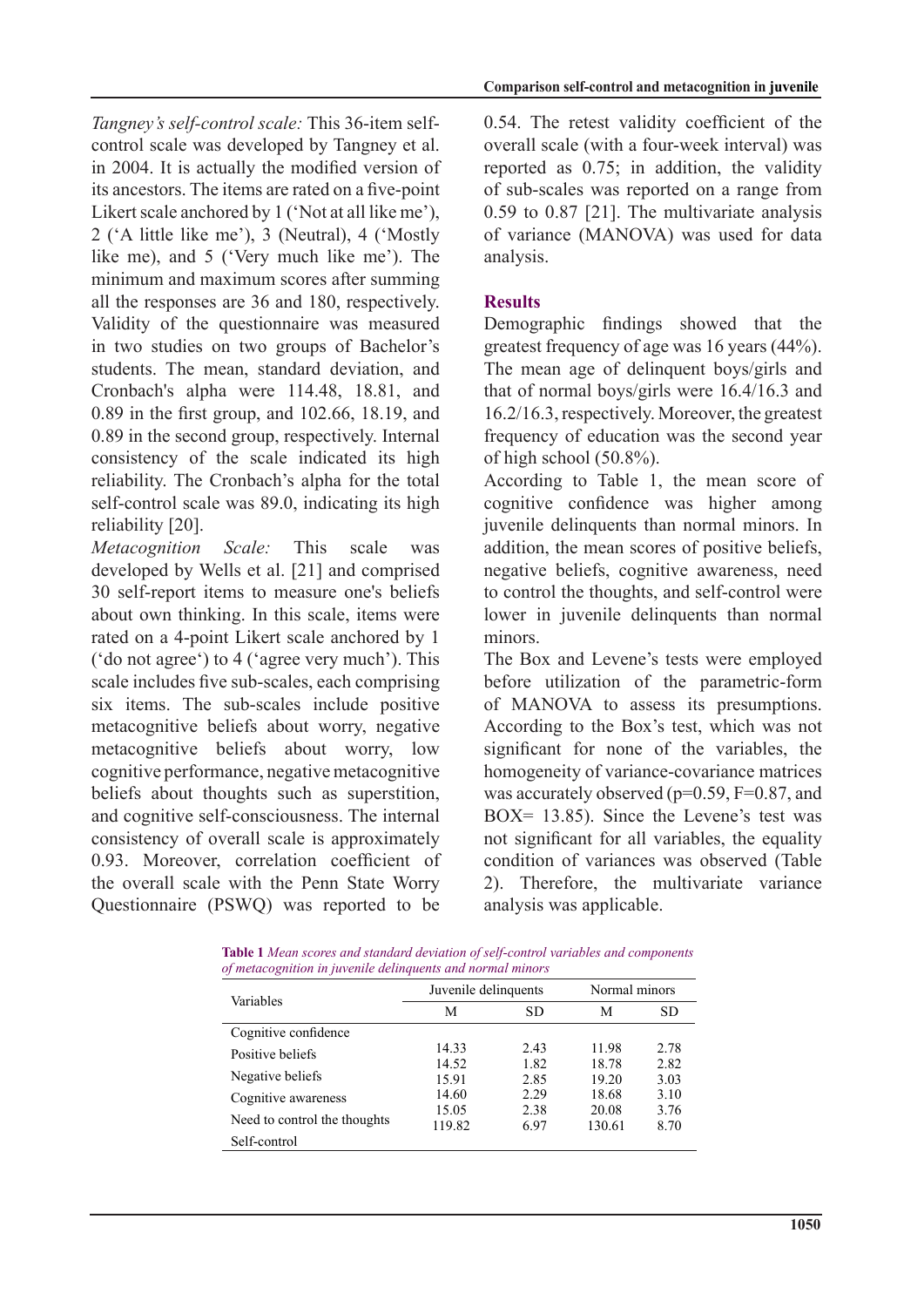| Variables                    | F     | df. | df. | Sig  |  |
|------------------------------|-------|-----|-----|------|--|
| Cognitive confidence         | 0.71  |     | 138 | 0.40 |  |
| Positive beliefs             | 0.002 |     | 38  | 0.96 |  |
| Negative beliefs             | 0.12  |     | 138 | 0.72 |  |
| Cognitive awareness          | 3.52  |     | 138 | 0.13 |  |
| Need to control the thoughts | 0.47  |     | 138 | 0.49 |  |
| Self-control                 | 0.92  |     | 138 | 0.33 |  |

Table 2 Levene's test results on presumed equality of variances of both groups for self-control variables and components of metacognition

The Wilks' Lambda Statistic showed that the group had a significant effect on the set of metacognition and self-control components  $(p<0.001; F=5.87; Wilks' Lambda=0.81)$ . This test allowed for the application of MANOVA. Results suggested that there was a significant between-group difference at least in one .variable

| Table 3 MANOVA results concerning the main effect of<br>independent variable (group) on dependent variables |       |      |       |  |
|-------------------------------------------------------------------------------------------------------------|-------|------|-------|--|
| Variables                                                                                                   | Value | F    | Sig   |  |
| Pillais trace                                                                                               | 0.18  | 5.87 | 0.001 |  |
| Wilks lambda                                                                                                | 0.81  | 5.87 | 0.001 |  |
| Hotellings trace                                                                                            | 0.23  | 5.87 | 0.001 |  |
| Roys largest root                                                                                           | 0.23  | 5.87 | 0.001 |  |

Table 4 MANOVA results for the mean scores of self-control and components of metacognition in juvenile delinquents and normal minors

|       | Dependent Variable              | SS     | df | МS     | F    | Sig   |
|-------|---------------------------------|--------|----|--------|------|-------|
|       | Cognitive confidence            | 327.75 |    | 327.75 | 6.33 | 0.01  |
| Group | Positive beliefs                | 589.05 |    | 589.05 | 9.44 | 0.002 |
|       | Negative beliefs                | 275.62 |    | 275.62 | 4.49 | 0.03  |
|       | Cognitive awareness             | 138.62 |    | 138.62 | 2.59 | 0.001 |
|       | Need to control the<br>thoughts | 270.40 |    | 270.40 | 4.71 | 0.03  |
|       | Self-control                    | 351.05 |    | 351.05 | 4.75 | 0.03  |

The following mean scores were obtained from MANOVA: cognitive-based trust  $(F=6.33)$ , positive beliefs  $(F=9.44)$ , negative beliefs  $(F=4.49)$ , cognitive awareness  $(F=2.59)$ , control  $(F=4.75)$ . These scores suggested witnessing thoughts  $(F=4.71)$ , and selfthat metacognitive beliefs and self-control values were significantly lower in the juvenile delinquents.

#### **Discussion**

Findings showed a between-group difference in terms of self-control. In other words, normal minors had greater self-control ability than the other group. This finding is consistent with the results of Koolhof [13], and Vitacco and Rogers [22]. To explain this finding, it can be said that the presence of negative emotional tendencies in juvenile delinquents leads to self-control impairment. Self-control is a series of mechanisms that control delinquency and control ability cannot resist temptations in a similar behaviors Individuals with low selfshort period; thereby they commit abnormal and illegal acts [8]. Moreover, executive functioning of inhibition is significantly impaired in juvenile delinquents. Behavioral inhibition tunes out cognitive processes at control (self-regulation) process; therefore lower levels and consequently facilitates selfone can behaviorally adapt to his/her environment: whereas, behavioral inhibition impairment causes uncontrolled thoughts, acts, and emotions, and leads to maladaptive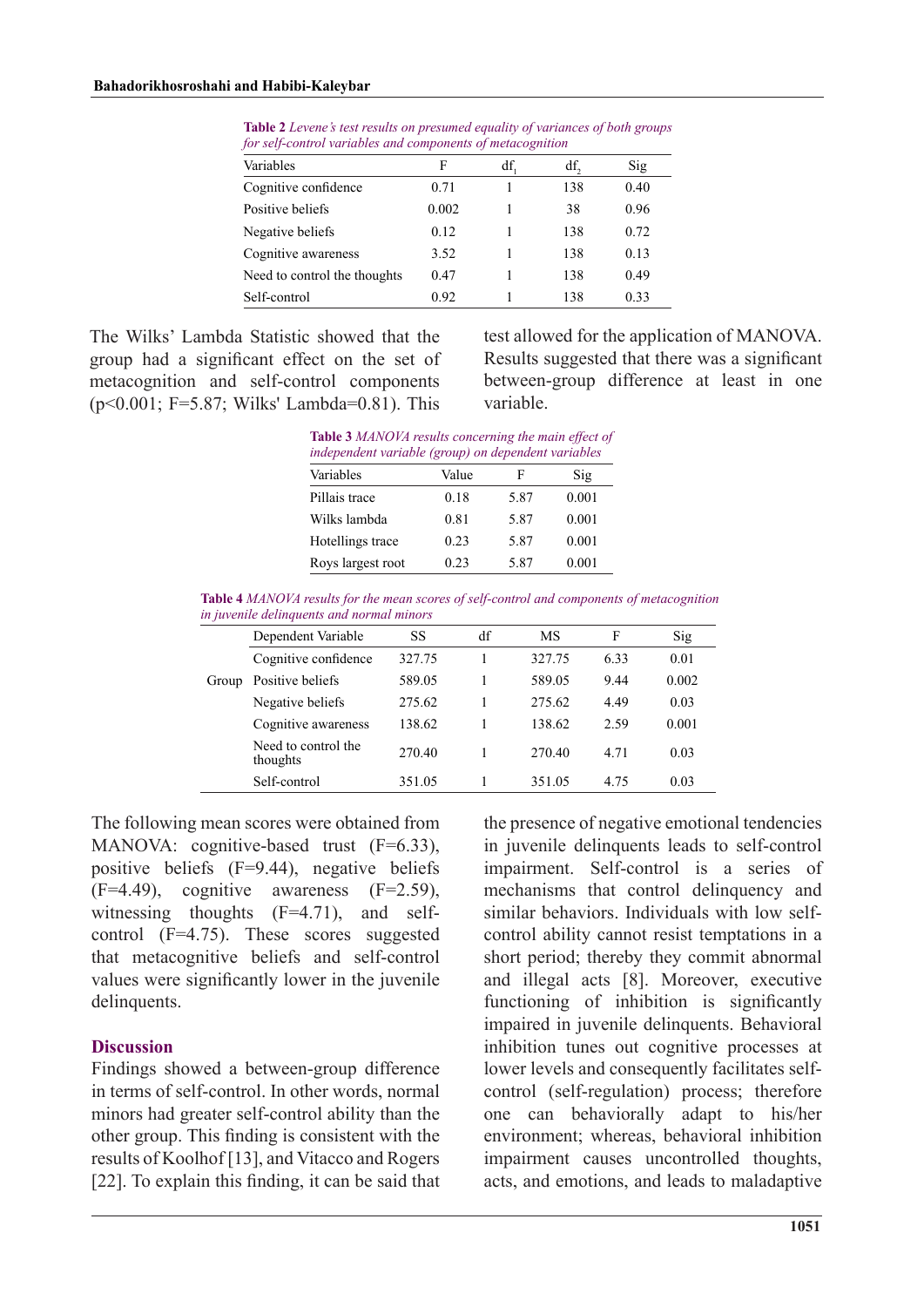and involuntary impulsive behaviors. All these interactions provide a context for exhibiting delinquent behaviors by juveniles  $[22]$ . Therefore, juvenile delinquents exhibit impaired inhibitory control behavior when they are strategically incapable of decreasing their mistakes. Consistently, Koollhof [13] showed that the inhibition deficits of boys with a lower IO play a significant role in delinquency etiology. Bogg and Roberts [23] found out that self-control, as a social skill, can determine the likelihood of adolescence achievement. In other words, people with great self-control ability are more physically active and less likely to use drugs and alcohol than individuals with limited self-control ability. They also have healthier dietary habits and less social problems.

Bogg and Roberts also found a significant difference in the components of metacognition between delinquent and normal groups. In effect, the mean scores of positive beliefs, negative beliefs, cognitive awareness, witnessing thoughts, and self-control were lower in juvenile delinquents than normal minors. Therefore, the former group suffered from impaired metacognitive beliefs. These findings are consistent with those of Gardner et al. [17] and Welch et al. [18]. Higher mean score of cognitive-based trust can be attributed to inflated self-concept. False confidence beyond the cognition (which is different from metacognition) results in mindless involvement of such people in situations beyond their ability to deal with. The unfavorable outcome of this involvement makes them commit antisocial and delinquent acts for compensation and achievement  $[24]$ . With respect to cognitive awareness, Blair [25] indicated that offenders disregard their own and others' feelings and mindlessly exhibit impulsive behaviors. They are more likely to blame others for their own mistakes, and less likely to think to make more logical and informed decisions. In other words, they suffer from cognitive deficits and impaired cognitive functions. With respect to positive and negative beliefs about worry, Davey and Wells [26] argued that its adaptive form is problem-solving-oriented, which leads to problem-solving-centered behavior. It seems that positive metacognitive beliefs about worry cause people to concern about the consequences of negative behaviors, such as the future-related concerns, likelihood of social exclusion, caught in the act, job loss, leaving education, and arrest and imprisonment-related punishments. These worries make them more sensitive to comply with laws and norms. In other words, worry about consequences of a behavior can be advantageous by making individuals more awareness. Moreover, offenders have false committed, thereby fostering their selfperception of anger. On the one hand, their interpretations of the situation, made upon these false perceptions, make them stimulated and irritated. On the other hand, the incorrect beliefs about anger cause them to show antisocial and delinquent behaviors, assuming that their thoughts, thereby their behaviors, are not observable. Given the need for witnessing thoughts, it can be said that the aspect of metacognitive regulation or witnessing includes prediction, planning, reviewing thoughts, and exploring consequences.

This study was associated with some limitations. Sampling constraints and the lack of access to facilities required for large-scale sampling were of the research limitations. report inventories. Therefore, researchers are Moreover, there is a chance of bias in selfrecommended to select sample from other prisons and correction-and-rehabilitation centers to obtain more applicable and generalizable results at the national level. It is also recommended that besides family. future studies should investigate the role of some organizations including the Ministry of Health and Medical Education, the Law Enforcement Force, the Ministry of Education, higher education centers, the National Youth Organization, and the Ministry of Culture and Islamic Guidance played by holding training courses for vulnerable groups, publishing educational brochures, hosting scientific conferences, etc. In addition, prison authorities are recommended to use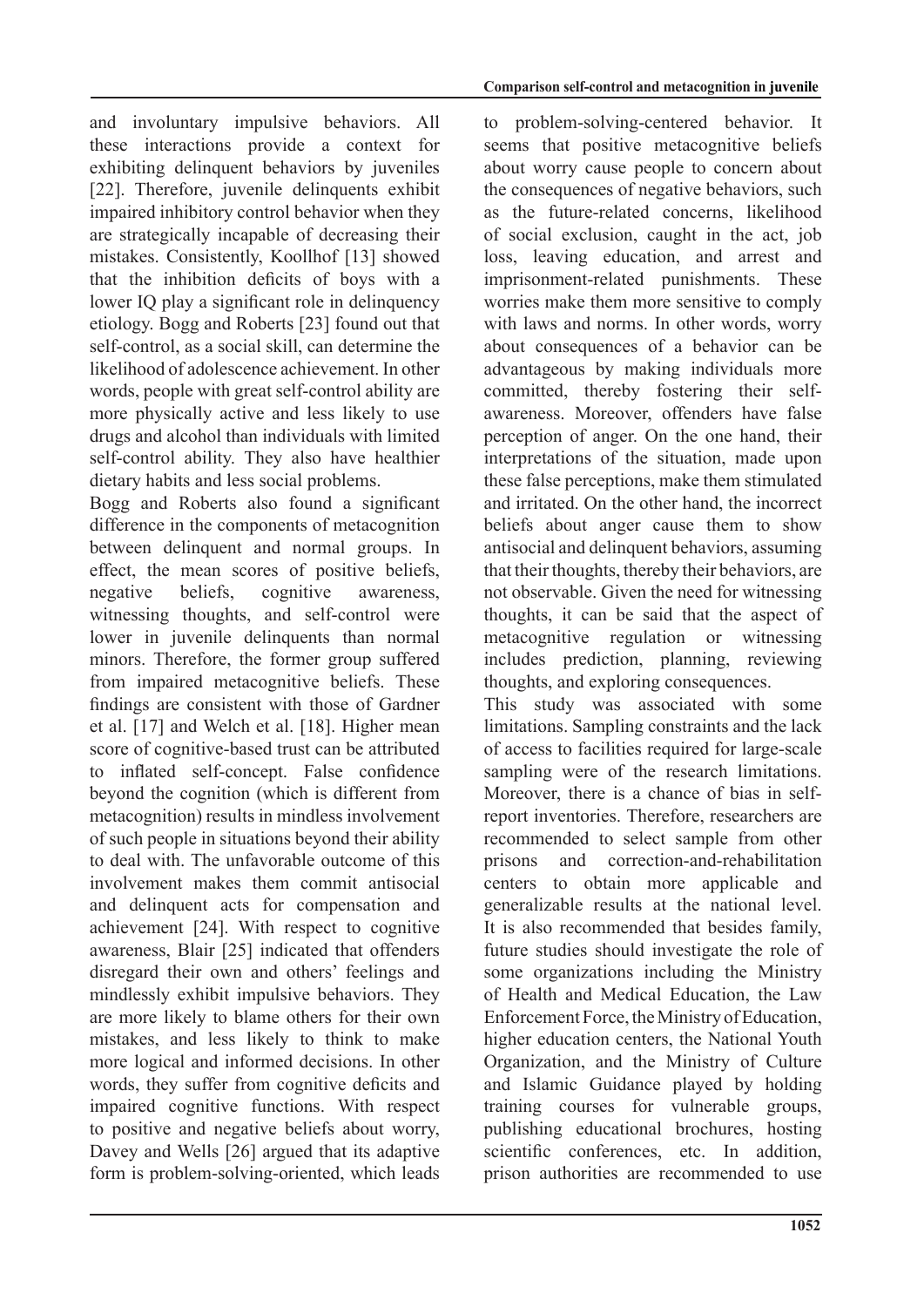experienced psychologists and counselors for making metacognitive interventions, aiming to correct such personalities.

## **Conclusion**

Adoption of socially accepted behaviors strictly related to self-control and control ability and impaired metacognition are metacognition. Adolescents with low selfless adaptive to social norms.

### **Acknowledgments**

The authors are deeply thankful of the cooperation of participants in this study.

### **Contribution**

Study design: JBK Data collection and analysis: JBK, RHK Manuscript preparation: JBK

### **Conflict of Interest**

"The authors declare that they have no competing interests".

## **Funding**

The author  $(s)$  received no financial support for the research, authorship and/or publication of this article

## **References**

1- Kagitcibasi C. Family, self, and human development across cultures: Theory and applications. Abingdon, UK: Routledge; 2013.

2- Baltes PB, Schaie KW. Life-span-developmental psychology Personality and socialization. Amsterdam, Netherlands: Elsevier; 2013.

3- Kasiri N, Alidousti M, Heidari Soureshjani S, Mohamadi S, Abbasi MH, Hashemi F. Comparison of the real self, ideal self and ought self in adolescents with and without criminal history in Isfahan. Fundamentals of Mental Health 2015; 17(3): 142-7.

4- Giddens A. Sociology. 7 th ed. Cambridge, UK: Polity press; 2013. pp: 34.

5- Chen YY, Huang JH. Precollege and in-college bullying experiences and health-related quality of life among college students. Pediatrics 2015; 135(1): 18-25.

behavioral systems in normal and delinquent adolescents. 6- Amiri M, Mousazadeh T. Comparison of brain-Journal of Health 2015; 6(1): 19-29.

7- Gottfredson M, Hirschi T. A general theory of crime.

Stanford, CA: Stanford University press; 1990.

8- Ezinga MAJ, Weerman FM, Westenberg PM, Bijleveld CCJH. Early adolescence and delinquency: levels of personality development and self-control as an explanation of misbehaviour and delinquency. Psychol Crime Law 2008; 14(4): 339-56.

9- Chapple CL. Self-control, peer relations, and delinquency. *Justice Q* 2005; 22(1): 89-106.

10- Cheung WT, Cheung YW, Self-control, social factors, and delinquency: A test of the general theory of crime among adolescents in Hong Kong. *J Youth* Adolesc2008; 37(4): 412-30.

11- Vera EP, Moon B. Byongook. An Empirical Test of Low Self-control Theory among Hispanic Youths. Youth Violence Juv Justice 2013; 11(1): 79-93.

12- Walthal JC, Konold TR, Pianta RC. Factor structure of the social skills rating system across child gender and ethnicity. *J Psychoeduc Assess2005*; 23(3):  $201 - 15$ .

13- Koolhof R, Loeber R, Wei EH, Pardini D, D'Escury AC. Inhibition deficits of serious delinquent boys of low intelligence. Crim Behav Ment Health 2007; 17(5): 274-92.

14- Spadaa MM, Nikcevic AV, Moneta GB, Wells A. Metacognition as a mediator of the relationship between emotion and smoking dependence. Addict Behav2007; 32(10): 2120-9.

15- Kocak R, Boyaci, M. The predictive role of basic ability levels and metacognitive strategies of students on their academic success. *Procedia Soc Behav* Sci2010; 2(2): 769-72.

16- Wyatt JW, Carlo G. What will my parents think? Relations among adolescents' expected parental reactions, prosocial moral reasoning, and prosocial and antisocial behaviors. *J Adolesc Res* 2002; 17(6): 646-66.

17- Gardner TW, Dishion TJ, Connell AM. Adolescent self-regulation as resilience: resistance to antisocial behavior within the deviant peer context. *J Abnorm* Child Psychol<sup>2008</sup>; 36(2): 273-84

18- Welch M, Tittle C, Yonkoski J, Meidinger N, Grasmick H. Social integration, self-control, and conformity. *J Quant Criminol* 2007; 24(1): 73-92.

19- Khademi A, Saif AK. The effects of metacognitive components instruction in reducing antisocial behaviors in youth of Urmia central prison. Journal of Research in Behavioural Sciences 2010; 9(3): 186-96.

20- Tangney JP, Baumeister RF, Boone AL. High self-<br>control predicts good adjustment, less pathology, better grades and interpersonal success. *J Pers* 2004; 72(2): 271-324.

21- Wells A, Cartwright-Hatton S. A short form of the metacognitions questionnaire: Properties of the MCQ 30. Behav Res Ther 2004; 42(4): 385-96.